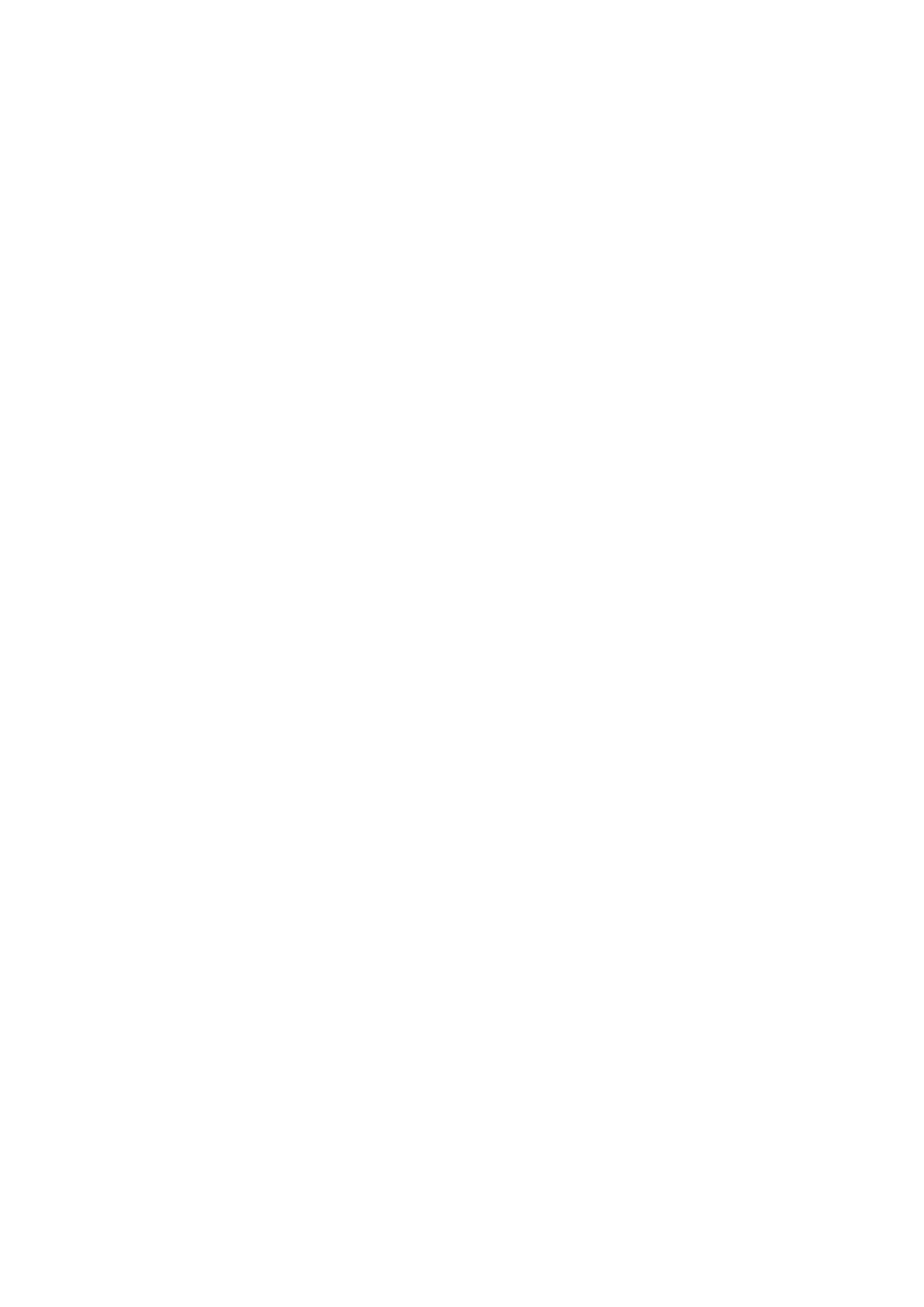Vol. 6, Number 2, Summer/ Autumn 2016/151-157 - DOI: 10.22059/PBS.2016.590017

# Using petrochemical wastewater for synthesis of cruxrhodopsin as an energy capturing nanoparticle by Haloarcula sp. IRU1

**Mojtaba Taran<sup>1</sup> , Arina Monazah<sup>1</sup> , Mehran Alavi<sup>1</sup> \***

<sup>1</sup> *Microbiology Laboratory, Department of Biology, Faculty of Science, Razi University P.O. Box, 6714967346, Kermanshah, Iran*

Received: April 20, 2016; Accepted: October 9, 2016

# **ABSTRACT.**

In this study, the feasibility of cruxrhodopsin (CR) production as a multifunctional nanoparticle was investigated and optimized by *Halorcula*sp. IRU1, a novel halophile Archaea isolated from Urmia Lake, Iran in batch experiments. In this case, Taguchi method was used for effect measurement of three important factors (petrochemical wastewater, yeast extract and  $KH_2PO_4$ ) on CR production. Results illustrated that the petrochemical wastewater concentration was the meaningful factor in CR synthesis. The optimum factor levels for petrochemical wastewater concentration, yeast extract and  $KH_2PO_4$  were 2% (w/v), 0.2% (w/v) and 0.004% (w/v), respectively. Also, under these conditions, the predicted value for CR production was about 44.24%. Therefore, this investigation demonstrated that *Haloarcula* sp. IRU1 has a high potential for synthesis of CR from petrochemical wastewater.

**Keywords:** Urmia Lake; Multifunctional nanoparticles; Taguchi method; Biotechnology; Bioremediation

# **Introduction**

Petrochemical industries and petroleum refineries produce large amounts of oily pollutants [\(1\)](#page-7-0). A wide range of chemical substances such as environmental carcinogens can be resulted from this pollutants [\(2\)](#page-7-1). Petrochemical wastewater is an emulsion of water, oil, organic compounds, fats, and metals and solid particles [\(3\)](#page-7-0). Phenols, nitrobenzene, alkanes, cycloalkanes, toluene, xylenes, and polycyclic aromatic hydrocarbons are common organic compounds of petrochemical wastewater [\(4-6\)](#page-7-2). The extensive use of petrochemical products leads to the contamination of almost all environmental resources [\(7\)](#page-7-3). In the regions of petrochemical production, the topsoil and aquatic environments are specifically exposed to contaminations through the products of the factories [\(8\)](#page-7-4).

The biological treatment, particularly by the activeated sludge process has been widely used for removal of organic compounds from petrochemical

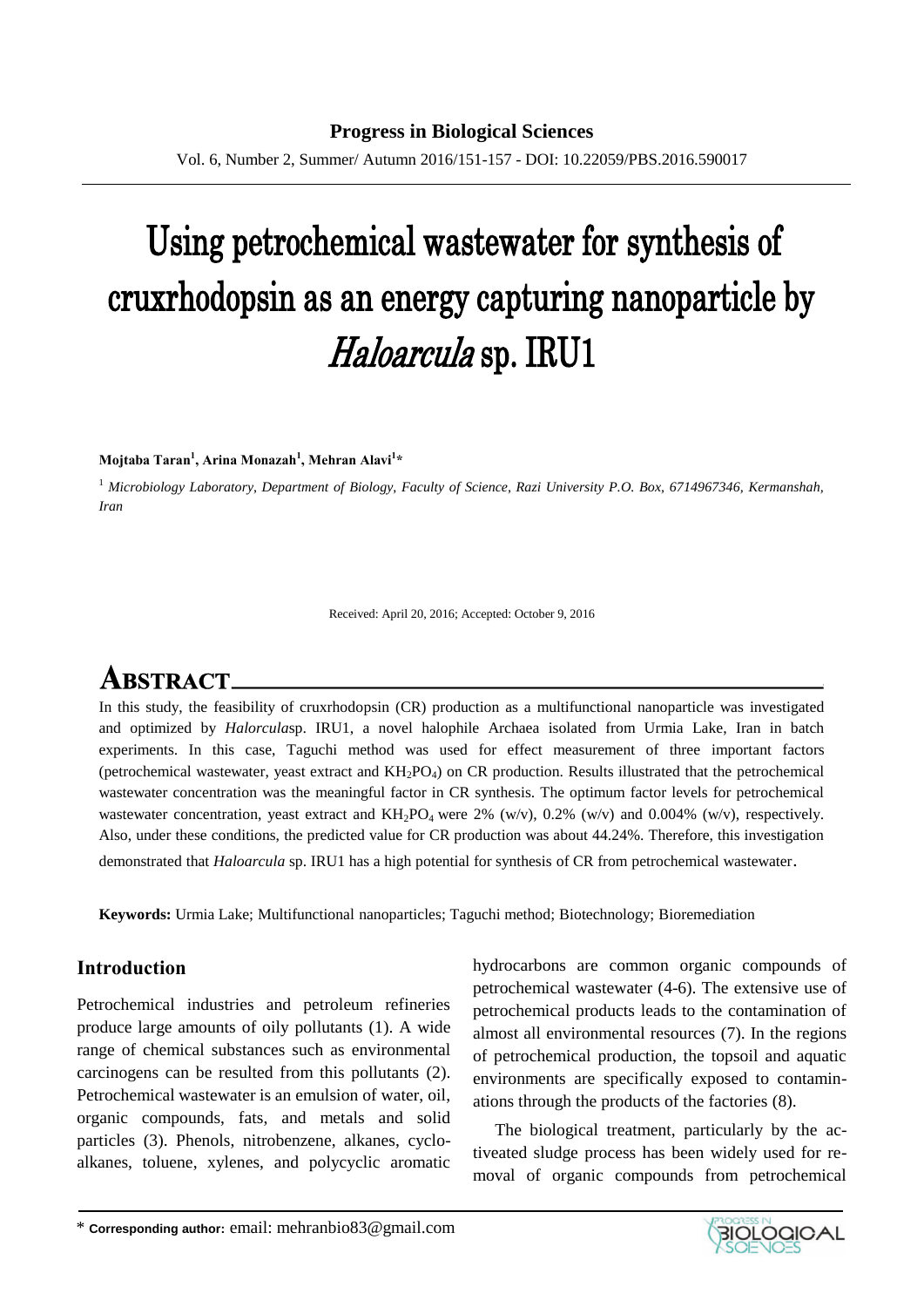wastewater [\(9\)](#page-7-5). The microbial composition and activity of the activated sludge depend on the nature and availability of petroleum hydrocarbons, nutrient composition, and other environmental conditions (pH, temperature, dissolved oxygen, mixing system, plant configuration) [\(10-12\)](#page-7-6). Hydrocarbons degradation ability are known in numerous microorganisms, predominantly aerobics including yeasts, bacteria and fungi [\(13\)](#page-7-7).

Aerobic haloarchaea (the halophilic archeae) are heterotroph archaea that live in very salty environment with arid climates such as Urmia Lake in NW Iran [\(14\)](#page-7-8). These ecosystems have a variety range of niches, which is related to the physiological characteristics of haloarchaea. Some haloarchaea can ferment argenin, while others can utilize sulfur, nitrate, DMSO as alternative electron acceptors [\(15\)](#page-7-9). In this case, the ability to produce a proton gradient by the applying of photo-reactive rhodopsin proteins is common property of haloarchaea [\(16\)](#page-7-10).

There are four functional groups of haloarchaeal rhodopsins. In order to create a proton electrochemical gradient for ATP production, the  $H^+$  pump bacteriorhodopsin (BR) uses light energy to flagellar rotation and other energy requiring processes [\(17\)](#page-7-11). BR is an integral membrane protein with seven transmembrane alpha-helices and a chromophore group, retinal [\(18\)](#page-8-0). This energy capturing macromolecule has been recently suggested to have several industrial applications such as in solar cell, design of molecular electron devices, in holographic films and optical computers [\(19-21\)](#page-8-1).

Cruxrhodopsin (CR) is a homologue of bacteriorhodopsin found in the species of genus *Haloarcula* (Halophilicarchaeon) [\(22\)](#page-8-2). In the present study we report the ability of *Haloarcula* sp. IRU1 isolated from hypersaline Urmia lake, Iran in production of CR from petrochemical wastewater as carbon source.

# **Materials and Methods**

# *Microorganism and growth conditions*

*Haloarcula* sp. IRU1 (identified based on comparison of 16S rRNA gene sequences) isolated from hypersaline Urmia lake, Iran was provided from Alzahra University. *Haloarcula* sp. IRU1 isolated from hypersaline Urmia Lake, NW Iran was cultivated in 100 mL Erlenmeyer flasks containing 20 mL of a basal medium and incubated in a shaker at  $42^{\circ}$ C and 140 rpm for 7 days under aerobic conditions. The basal medium for culture consisted of (g/L): NaCl, 250; MgCl<sub>2</sub>·6H<sub>2</sub>O, 34.6; MgSO<sub>4</sub>·7H<sub>2</sub>O, 49.4; CaCl<sub>2</sub>·2H<sub>2</sub>O, 0.92; NaBr, 0.058; KCl, 0.5 and NaH<sub>2</sub>CO<sub>3</sub>, 0.17. The growth medium was supplemented with various nutrient compositions by varying petrochemical wastewater as carbon source (collected from Bisotoon Petrochemical Company, Kermanshah, Iran) at 0.25–2% (v/v), phosphorus source  $\text{[KH}_{2}\text{PO}_{4}$ , at 0.001–0.016% (w/v)], nitrogen source concentrations [yeast extract at  $0.05-0.4\%$  (w/v)] according to the details following experiment design (Table 1).

**Table 1. Factors and their levels employed in the Taguchi experimental design for cruxrhodopsin (CR) production from petrochemical wastewater**

| Factor | Parameter                          | Level 1 | Level 2 | Level 3 | Level 4 |
|--------|------------------------------------|---------|---------|---------|---------|
| А      | petrochemical wastewater % $(v/v)$ | 0.25    | 0.5     |         |         |
| B      | yeast extract $\%$ (w/v)           | 0.025   | 0.05    | 0.1     | 0.2     |
|        | $KH_2PO_4\%$ (w/v)                 | 0.005   | 0.001   | 0.002   | 0.004   |

## *Measurement of cell growth*

For determination of cell dry weight (CDW), the optical density (OD) of the culture broth using a spectrophotometer at 520nm was converted to CDW using a calibration curve, where one OD unit was equivalent to 0.3028 CDW (g/L).

## *Determination of CR production*

Cells from 10 ml culture broth were harvested by centrifugation, and were lysed by re-suspending in equal volume (10 ml) of deionized water containing (0.01 mg) DNase (Fermentase). The lysate was homogenized and mixed with 4 M NaOH and 4 M NH4OH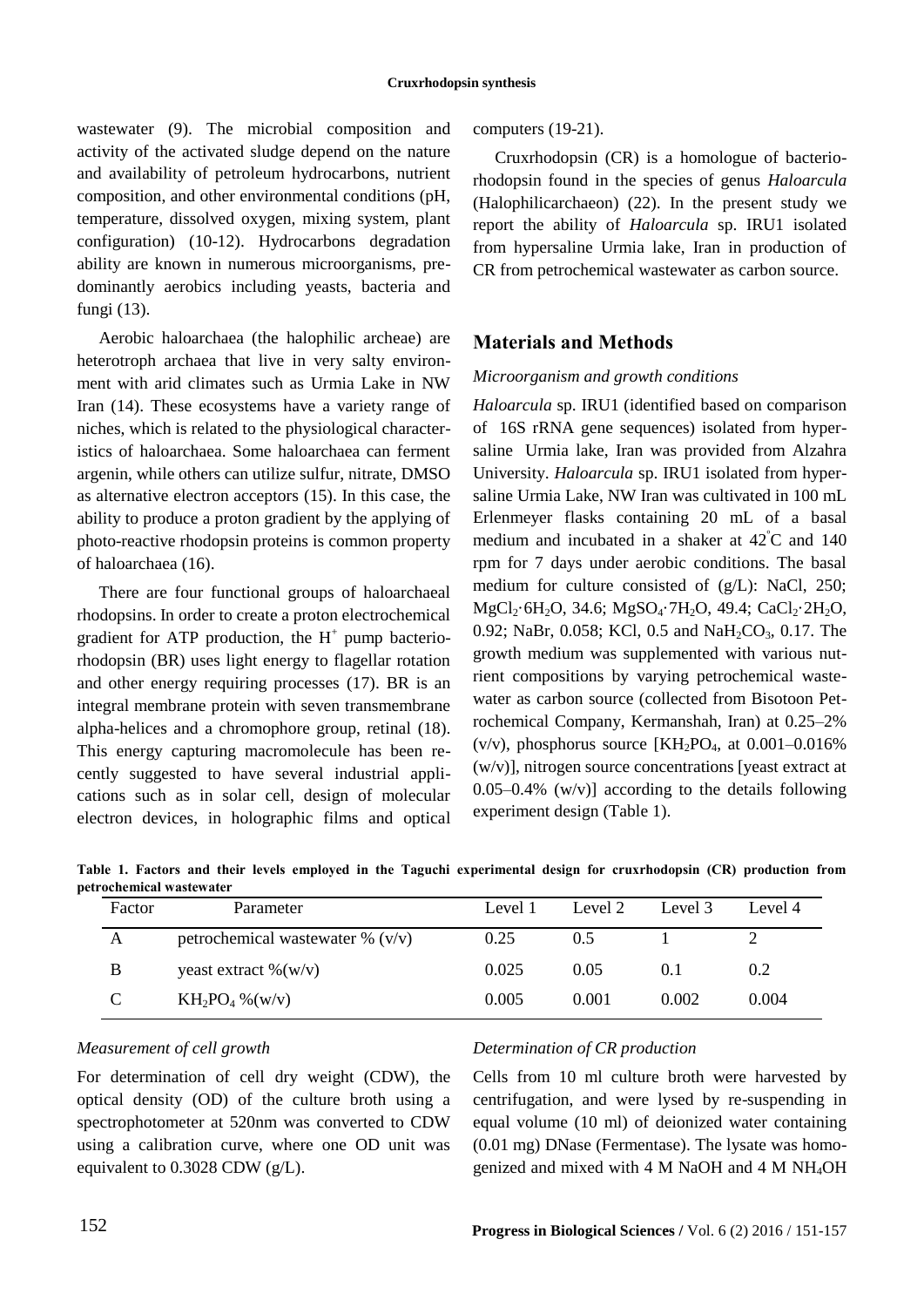in the ratio of  $(9:0.5:0.5, v/v)$  in the dark. The absorbance at 568 nm  $(A_{568})$  was first measured in the dark ( $A^0$ <sub>568</sub>). The mixture was exposed to light for 24 h to remove retinal from membrane, and again the absorbance was measured  $(A^{24}_{568})$ . As the molecular weight of CR is 27.5 kDa and the molar extinction coefficient is 58,000  $M^{-1}$  cm<sup>-1</sup>, the concentration of CR was determined by the following equation (9; 17).

 $CR (g/l) = 27,500 \times A_{568}^0 - A_{568}^{24} / 58,000.$ 

#### *2.4. Experiment design based on Taguchi method*

All the combination experiments using the assigned parameter values were conducted with the aim to obtain the final optimum conditions. The Qualitek-4 software was use to design and analysis of Taguchi experiments (18).

## **Results**

The utilization of petrochemical wastewater as a cheap source for production of biological compounds such as CR is very important these days because of petrochemical wastewater environmental issues and public health problems, and industrial application of CR.

The incisive factors (petrochemical wastewater, yeast extract and KH<sub>2</sub>PO<sub>4</sub>) affecting CR production were surveyed during the optimizing process. The results illustrated in Table 2 indicate that *Haloarcula*  sp. IRU1 give the highest CR (15.01% of CDW) in the presence of petrochemical wastewater 0.5%, yeast extract  $0.025\%$  and  $KH_2PO_4$  0.001%. Increasing the concentration of petrochemical wastewater decreases the growth rate of the microorganism for all experiments because petrochemical wastewater contains toxic substances for many microorganisms in high concentrations (19). Table 3 demonstrates the major impacts of factors on CR production by *Haloarcula*  sp. IRU1. There is difference between the major impacts at level 1 and 2 in the last column labeled (L2- L1). Based on L1-L2 of the investigated factors (Table 3), petrochemical wastewater shows stronger impact on CR production followed by yeast extract and KH2PO4. Petrochemical wastewater had very impact at level 2 on CR production among different levels (Figure 1).



**Figure 1. Effect of petrochemical wastewater, yeast extract and KH2PO<sup>4</sup> in CR production gained by Qualitek-4 (W32b) software.**

At a petrochemical wastewater amount of 0.5%, CR/CDW increased and reached optimum level. The effects of yeast extract and  $KH_2PO_4$  were higher in level 1 (0.025% and 0.0005%, respectively) on CR/CDW. Table 4 demonstrates the results of the ANOVA. The objective of ANOVA through Taguchi approach is analyzing the results of the orthogonal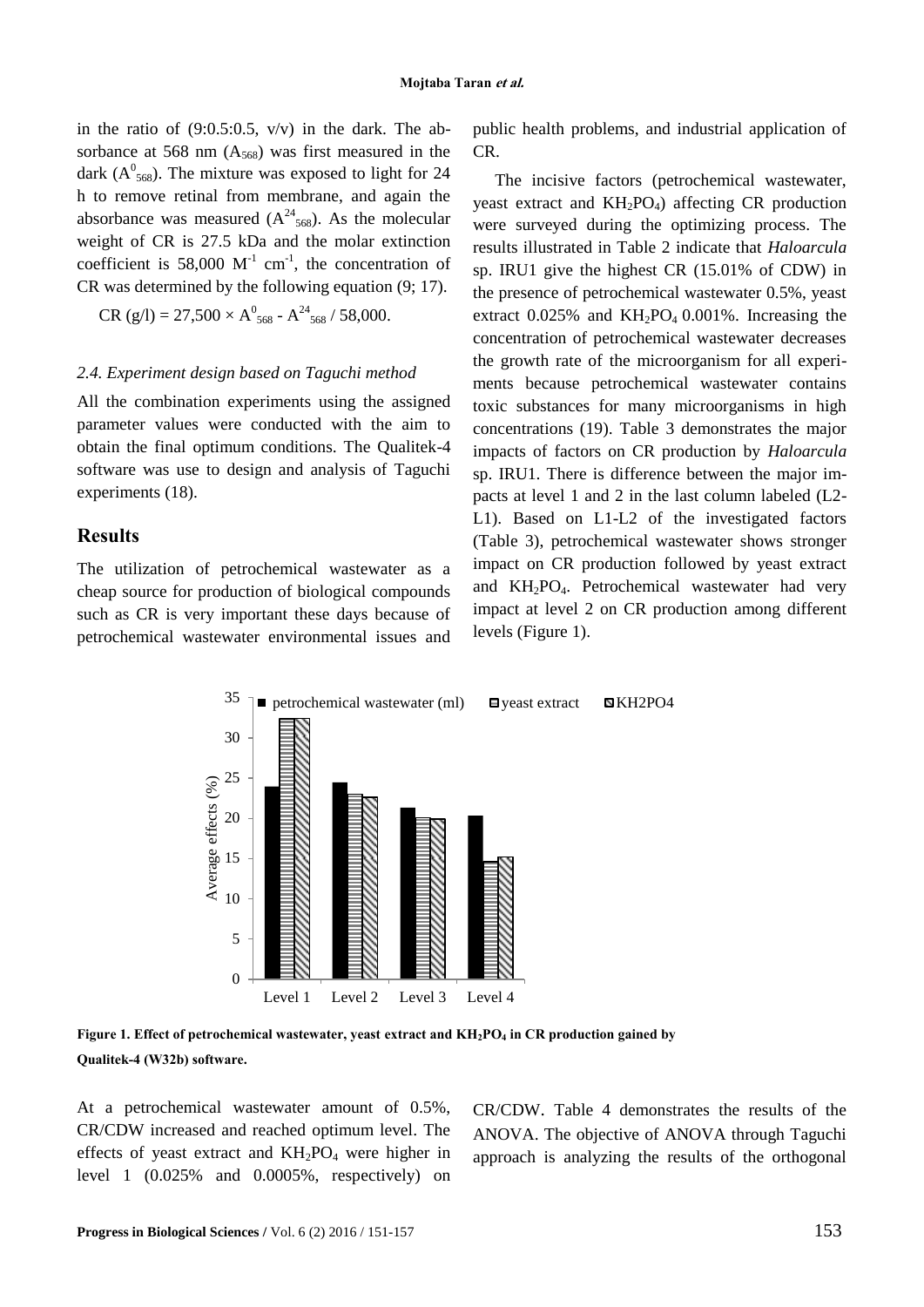array experiments and assessment how much variation that each factor has contributed. This analysis was carried out for a level of confidence of 95%. The analysis of this experimental information demonstrated that yeast extract play considerable role in CR production by *Haloarcula* sp. IRU1. This factor give maximum variance, sum of squares and percentage influence (221.201, 603.617 and 41.187, respectively) but petrochemical wastewater and  $KH_2PO_4$  with low variance (16.172, 211.147), sum of squares (0, 573.458) and percentage influence (0, 39.129) respectively, have no significant effect on CR production. In Table 5 (based on Severity Index SI) three interactions between two factors were calculated by Qualitek-4 software. The highest interaction (SI 35.52) is observed between petrochemical wastewater and  $KH_2PO_4$  (with most and least impact factor, respectively) but interaction between petrochemical wastewater and yeast extract (with more impact factor than  $KH_2PO_4$ ) is low (SI24.38). These results suggest that the influence of petrochemical wastewater on CR production is dependent on levels of yeast extract and  $KH_2PO_4.$ 

The optimum conditions for each factor in terms of achieving higher CR yield were summarized as shown in Table 6. These results show  $KH_2PO_4$  and yeast extract are more important than petrochemical wastewater for CR production by *Haloarcula* sp. IRU1. Therefore,  $KH_2PO_4$  and yeast extract concentrations have significant role in CR production than petrochemical wastewater and its levels. Also, the results illustrate that the total contribution from all factors and the current grand average of performance are 21.71 and 22.53%, respectively. These indicate the importance of Taguchi experimental methodology in optimizing production of CR from petrochemical wastewater in different conditions.

| Trial          | Factor A       | Factor B       | Factor C       | (CDW)   | <b>CR</b> | $(CR/CDW)$ % |
|----------------|----------------|----------------|----------------|---------|-----------|--------------|
|                |                |                |                | (mg/L)  | (mg/l)    |              |
| 1              |                |                |                | 327.93  | 41.83     | 12.75        |
| 2              |                | 2              | $\overline{c}$ | 235.57  | 23.48     | 9.97         |
| 3              |                | 3              | 3              | 221.64  | 16.31     | 7.36         |
| $\overline{4}$ | 1              | 4              | 4              | 206.812 | 14.21     | 6.87         |
| 5              | $\overline{2}$ |                | $\overline{c}$ | 251.92  | 37.82     | 15.01        |
| 6              | 2              | 2              |                | 246.78  | 34.41     | 13.94        |
| 7              | $\overline{c}$ | 3              | 4              | 267.06  | 11.93     | 4.47         |
| 8              | $\overline{2}$ | 4              | 3              | 198.03  | 13.8      | 6.97         |
| 9              | 3              |                | 3              | 299.46  | 27.73     | 9.26         |
| 10             | 3              | $\mathfrak{D}$ | 4              | 256.77  | 12.41     | 4.83         |
| 11             | 3              | 3              |                | 306.13  | 34.51     | 11.27        |
| 12             | 3              | 4              | $\overline{c}$ | 231.03  | 11.2      | 4.83         |
| 13             | $\overline{4}$ |                | 4              | 211.35  | 22.23     | 10.52        |
| 14             | 4              | $\mathfrak{D}$ | 3              | 192.58  | 21.71     | 11.27        |
| 15             | 4              | 3              | 2              | 216.199 | 18.01     | 8.33         |
| 16             | 4              | 4              |                | 181.98  | 19.38     | 10.65        |

**Table 2. The orthogonal array of Taguchi experimental design and corresponding CR/CDW**

#### **Table 3. The main effect of different factors on CR production**

| Factors                         | Level 1 | Level 2 | Level 3 | Level 4 | L1-L2    |
|---------------------------------|---------|---------|---------|---------|----------|
| 1 petrochemical wastewater (ml) | 23.957  | 24.489  | 21.337  | 20.332  | 0.532    |
| 2 yeast extract                 | 32.402  | 23.002  | 20.064  | 14.647  | $-9.401$ |
| $3 \text{ KH}_2\text{PO}_4$     | 32.407  | 22.627  | 19.887  | 15.194  | $-9.78$  |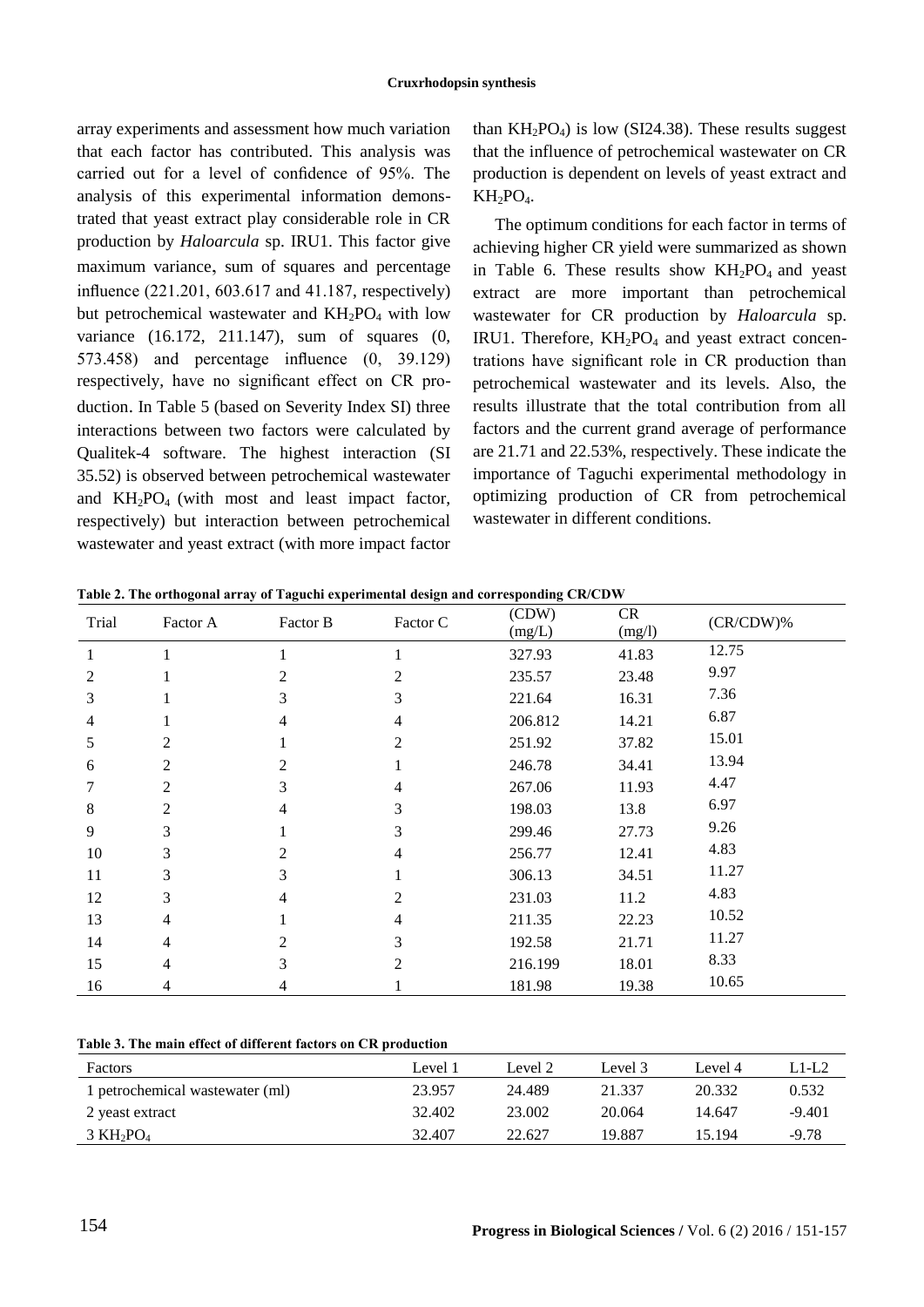#### **Mojtaba Taran et al.**

| Factor                      | <b>DOF</b><br>(f) | Sum of squares<br>(S) | Variance<br>V) | F-Ratio<br>(F) | Pure Sum<br>(S) | Percent<br>$P(\% )$ |
|-----------------------------|-------------------|-----------------------|----------------|----------------|-----------------|---------------------|
| 1 petrochemical wastewater  |                   | 48.518                | 16.172         | 0.808          | 0               | 0                   |
| 2 yeast extract             |                   | 663.603               | 221.201        | 11.062         | 603.617         | 41.187              |
| $3 \text{ KH}_2\text{PO}_4$ |                   | 633.443               | 211.147        | 10.559         | 573.458         | 39.129              |
| Other Error                 | 6                 | 119.97                | 19.995         |                |                 | 19.684              |
| Total                       | 15                | 1465.536              |                |                |                 | 100.00%             |

**Table 4. ANOVA for CR production by Haloarcula sp. IRU1 in different conditions**

#### **Table 5. Estimated interaction of severity index (SI) for different parameters**

| Interacting Factor Pairs (Oder based on SI) | Columns     | SI(%) | Column |
|---------------------------------------------|-------------|-------|--------|
| Petrochemicalwastewater. $KH_2PO_4$         | $1\times 3$ | 35.52 |        |
| Petrochemicalwastewater. yeast extract      | $1\times2$  | 24.38 |        |
| Yeastextract. $KH_2PO_4$                    | $2\times3$  | 1.29  |        |

**Table 6. Point prediction for optimum conditions of CR production by Haloarcula sp. IRU1**

| Factor                               | Level description | Level | Contribution |
|--------------------------------------|-------------------|-------|--------------|
| Petrochemical wastewater             | Fact. A-lev2      |       | 1.96         |
| Yeast extract                        | Fact. B-lev1      |       | 9.873        |
| $KH_2PO_4$                           | Fact. C-lev1      |       | 9.878        |
| Total contribution from all factors  |                   |       | 21.71        |
| Current grand average of performance |                   |       | 22.529       |
| Expected result at optimum condition |                   |       | 44.24        |

# **Discussion**

An efficient process for wastewater treatment due to mitigate free nitrous acid generation and its inhalation on biological phosphorous removal was already reported [\(23\)](#page-8-3). Results have shown higher phosphorous removal efficiency with 41% than 30% by the conventional four steps biological nutrient removal process [\(13,](#page-7-7) [23\)](#page-8-3). Treatment of petrochemical wastewater was carried out by rotting biological contactor (RBC) system. In this case, the attached biomass was acclimatized by gradually augmenting cyanide concentration from 5 to 40 mg l(-1) with simultaneous increase in the concentration of ammonia nitrogen  $(NH<sup>4+</sup>-N)$  and chemical oxygen demand (COD) [\(24\)](#page-8-4). Also, wastewater containing  $Cl<sub>2</sub>$  residue was treated by packed cage RBC system [\(25\)](#page-8-5).

Taran (2011) reported using petrochemical wastewater for production of poly(3-hydroxybutyrate) (PHB) by *Haloarcula* sp. IRU1 [\(26\)](#page-8-6). Results presented there illustrated that the optimum conditions for the maximum production of PHB were petrochemical wastewater 2% (as carbon source), tryptone 0.8% (as nitrogen source),  $KH_2PO_4$  0.001% (as phosphorus source) and temperature 47ºC.

Inorganic and organic and pollution can be resulted from releasing inorganic and organic materials of agriculture, domestic and industrial water activities into environment [\(27\)](#page-8-7). The sources of pollution include industrial water and domestic agricultural. Ion exchange, carbon adsorption, chemical precipitation, membrane processes and evaporations are conventional methods in wastewater treatment [\(28\)](#page-8-8). Nowadays, biological treatments have obtained amicability for removing of harmful and toxic materials [\(29,](#page-8-9) [30\)](#page-8-10).

The optimization of CR production by *Haloarcula* sp. IRU1 in different conditions was successfully preformed here using Taguchi experimental design. The influences of three factors (petrochemical wastewater, yeast extract and  $KH_2PO_4$ ) were evaluated on the yield. The optimized conditions were petrochemical wastewater 2% (v/v), yeast extract 0.2% (w/v) and  $KH_2PO_4$  0.004% (w/v). It is obvious that  $KH<sub>2</sub>PO<sub>4</sub>$  concentration is the most considerable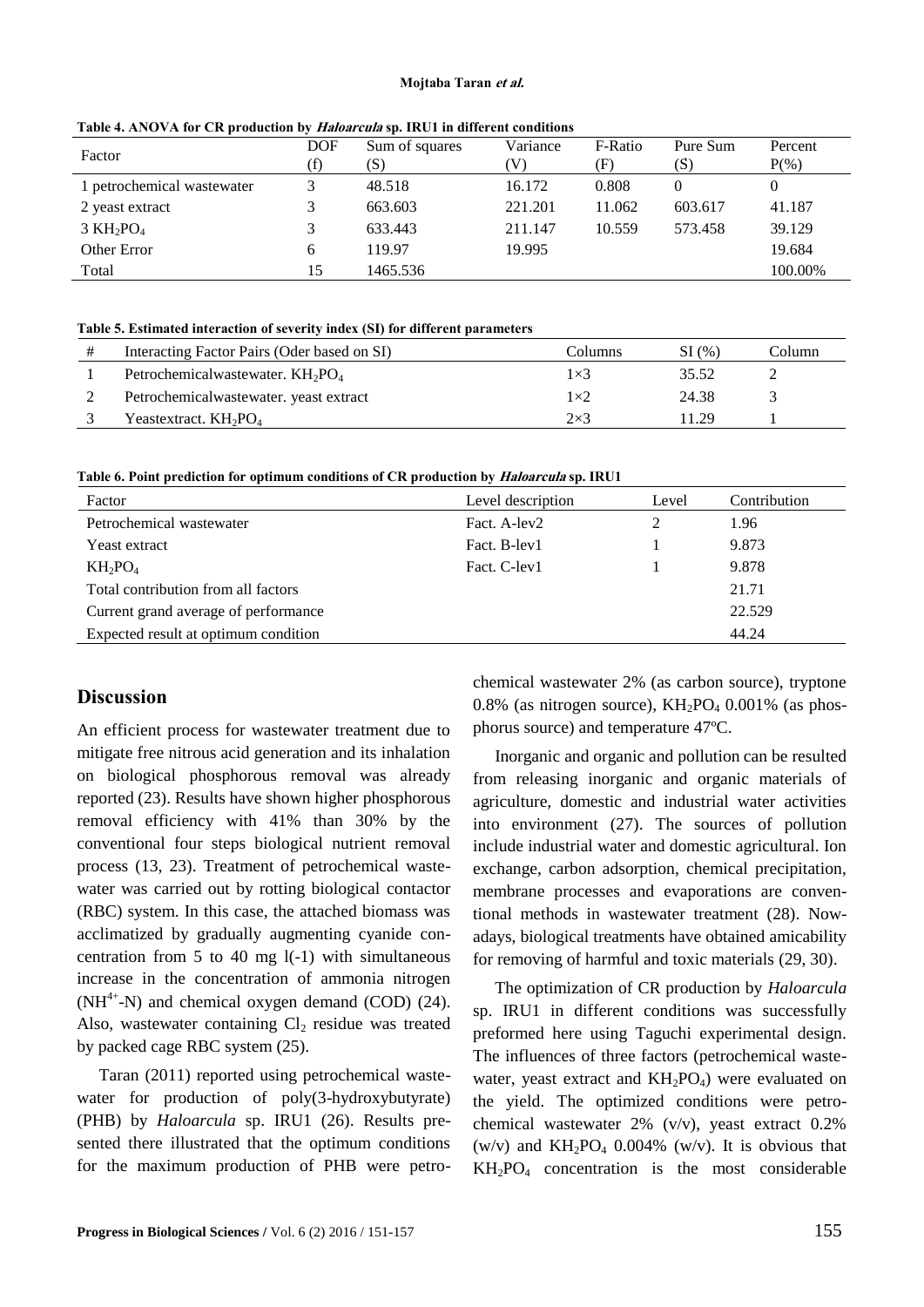process factor affecting the CR production. This research lays the foundation for further investigation in producing energy capturing nanoparticle from

<span id="page-7-5"></span>cheap carbon source such as petrochemical wastewater.

# **REFERENCES**

- <span id="page-7-0"></span>1. Cerqueira, V.S., Hollenbach, E.B., Maboni, F., Vainstein, M.H., Camargo, F.A., Peralba, Md.C.R. and Bento, F.M. (2011) Biodegradation potential of oily sludge by pure and mixed bacterial cultures. *Bioresour. Technol.*, **102**, 11003-11010.
- <span id="page-7-1"></span>2. Chen, Y.M., Lin, W.Y., and Chan, C.C. (2014) The impact of petrochemical industrialisation on life expectancy and per capita income in Taiwan: an 11-year longitudinal study. *BMC Public Health.*, **14**, 247.
- 3. De Almeida, D.G., Soares Da Silva, R.D.C.F., Luna, J.M., Rufino, R.D., Santos, V.A., Banat, I.M., Ibrahim, M., Sarubbo, and Leonie, A. (2016) Biosurfactants: Promising Molecules for Petroleum Biotechnology Advances. *Front*. *Microbio*., **7**, 1707-1718.
- <span id="page-7-2"></span>4. Jing, G., Chen, T., and Luan, M. (2016) Studying oily sludge treatment by thermo chemistry. *Arabian J*. *Chem.,* **1**, 457-460.
- 5. Zhang, J., Li, J., Thring, R.W., Hu, X., and Song, X. (2012) Oil recovery from refinery oily sludge via ultrasound and freeze/thaw. *J*. *Hazard Mater*., **204**, 195-203.
- 6. Tahhan, R.A., Ammari, T.G., Goussous, S.J., and Al-Shdaifat, H.I. (2011) Enhancing the biodegradation of total petroleum hydrocarbons in oily sludge by a modified bioaugmentation strategy. *Int*. *Biodeterior*. *Biodegrad*., **65**, 130-134.
- <span id="page-7-3"></span>7. Genuis, S.J., Schwalfenberg, G., Siy, A-KJ., and Rodushkin, I. (2012) Toxic Element Contamination of Natural Health Products and Pharmaceutical Preparations. *PLoS ONE*, **7**, 49676.
- <span id="page-7-4"></span>8. García-Pérez, J., Boldo, E., Ramis, R., Pollán, M., Pérez-Gómez, B., Aragonés, N., López-Abente, G. (2007) Description of industrial pollution in Spain. *BMC Public Health*, **70**, 40.
- 9. Silva, C.C., Hayden, H., Sawbridge, T., Mele, P., Kruger, R.H., Rodrigues, M.V.N. C., Gustavo, G.L., Vidal, R.O., Sousa, M.P., Torres, A.P.R., Santiago, V.M.J., and Oliveira, V.M. (2012) Phylogenetic and functional diversity of metagenomic libraries of phenol degrading sludge from petroleum refinery wastewater treatment system. *AMB Exp*., **2**, 18.
- <span id="page-7-6"></span>10. Porwal, H.J., Mane, A.V., and Velhal, S.G. (2015) Biodegradation of dairy effluent by using microbial isolates obtained from activated sludge. *Water Res*. *Indust*., **9**, 1-15.
- 11. Sarkar, J., Kazy, S.K., Gupta, A., Dutta, A., Mohapatra, B., Roy, A., Bera, P., Mitra, A., and Sar, P. (2016) Biostimulation of indigenous microbial community for bioremediation of petroleum refinery sludge. *Front. Microbio*., **7**, 1407.
- 12. Lu, L., Huggins, T., Jin, S., Zuo, Y., and Ren, Z.J. (2014) Microbial metabolism and community structure in response to bioelectrochemically enhanced remediation of petroleum hydrocarboncontaminated soil. *Environ. Sci. Technol*., **48**, 4021-4029.
- <span id="page-7-7"></span>13. Rajasulochana, P., and Preethy, V. (2016) Comparison on efficiency of various techniques in treatment of waste and sewage water – A comprehensive review. *Res. Effic. Technol*., **2**, 175-184.
- <span id="page-7-8"></span>14. Rodriguez-Valera, F. (1993) Introduction to saline environments. *Biol. Halo. Bact*., **1**, 1-23.
- <span id="page-7-9"></span>15. Spudich, J.L., and Jung, K.H. (2005) *Microbial rhodopsins: phylogenetic and functional diversity. Handbook of Photosensory Receptors*. Wiley-VCH, Pp. 1-23.
- <span id="page-7-10"></span>16. Frigaard, N.U., Martinez, A., Mincer, T.J., and DeLong, E.F. (2006) Proteorhodopsin lateral gene transfer between marine planktonic Bacteria and Archaea. *Nature*, **7078,** 847-50.
- <span id="page-7-11"></span>17. Oesterhelt, D., and Stoeckenius, W. (1973) Functions of a new photoreceptor membrane. *Proc. Natl. Acad. Sci. U.S.A*., **70**, 2853-2857.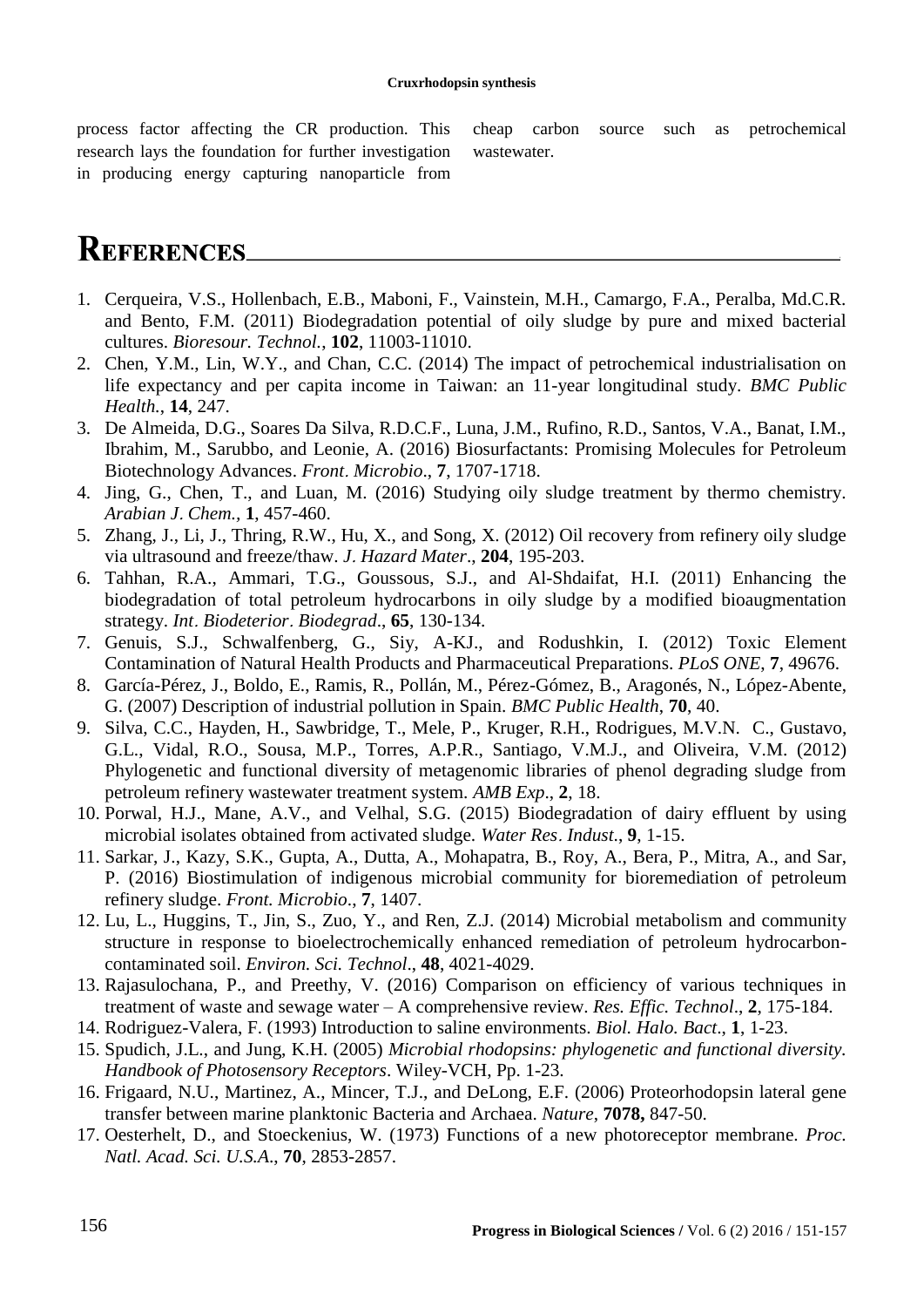- <span id="page-8-0"></span>18. Curnow, P., and Booth, P.J. (2009) The transition state for integral membrane protein folding. *Proc. Natl. Acad. Sci. U.S.A.*, **106**, 773-778.
- <span id="page-8-1"></span>19. Balu, R., Zhang, H., Zukowski, E., Chen, J.Y., Markelz, A.G., and Gregurick, S.K. (2008) Terahertz spectroscopy of bacteriorhodopsin and rhodopsin: similarities and differences. *Biophys. J*., **94**, 3217-3226.
- 20. Trivedi, S., Choudhary, O.P., and Gharu, J. (2011) Different proposed applications of bacteriorhodopsin. *Recent Pat. DNA Gene Seq*., **5**, 35-40.
- 21. Saeedi, P., Moosaabadi, J.M,, Sebtahmadi, S.S., Mehrabadi, J.F., Behmanesh, M., and Mekhilef, S. (2012) Potential applications of bacteriorhodopsin mutants. *Bioeng*., **3**, 326-8.
- <span id="page-8-2"></span>22. Yang, Y., Yatsunami, R., Ando, A., Miyoko, N., Fukui, T., Takaichi, S., Nakamura, and S. (2015) Complete biosynthetic pathway of the C(50) carotenoid bacterioruberin from lycopene in the extremely halophilic archaeon *Haloarcula japonica*. *J. Bacteriol*., **197**, 1614-1623.
- <span id="page-8-3"></span>23. Zhao, J., Wang, D., Li, X., Yang, Q., Chen, H., Zhong, Y., An, H., and Zeng, G. (2015) An efficient process for wastewater treatment to mitigate free nitrous acid generation and its inhibition on biological phosphorus removal. *Sci. Rep*., **5**, 8602.
- <span id="page-8-4"></span>24. Kubsad, V., Gupta, S.K., and Chaudhari, S. (2005) Treatment of petrochemical wastewater by rotating biological contactor. *Environ. Technol*., **26**, 1317-1326.
- <span id="page-8-5"></span>25. Sirianuntapiboon, S. (2006) Treatment of wastewater containing Cl2 residue by packed cage rotating biological contactor (RBC) system. *Bioresour. Technol*., **97**, 1735-1744.
- <span id="page-8-6"></span>26. Taran, M. (2011) Utilization of petrochemical wastewater for the production of poly(3 hydroxybutyrate) by *Haloarcula* sp. IRU1. *J. Hazard. Mater*., **188**, 26-8.
- <span id="page-8-7"></span>27. Zhou, G.J., Ying, G.G., Liu, S., Zhou, L.J., Chen, Z.F., and Peng, F.Q. (2014) Simultaneous removal of inorganic and organic compounds in wastewater by freshwater green microalgae. *Env. Sci. Process Im*., **16**, 2018-1027.
- <span id="page-8-8"></span>28. Abdel Salam, O.E., Reiad, N.A., and El-Shafei, M.M. (2011) A study of the removal characteristics of heavy metals from wastewater by low-cost adsorbents. *J. Adv. Res*., **2**, 297-303.
- <span id="page-8-9"></span>29. Ray, P.C., Yu, H., and Fu, P.P. (2009) Toxicity and environmental risks of nanomaterials: challenges and future needs. *J. Environ. Sci. Health C Environ. Carcinog. Ecotoxicol. Rev*., **27**, 1-35.
- <span id="page-8-10"></span>30. Baker, D. (2004) Civilian exposure to toxic agents: emergency medical response. *Prehosp Disaster Med*., **19**, 174-178.